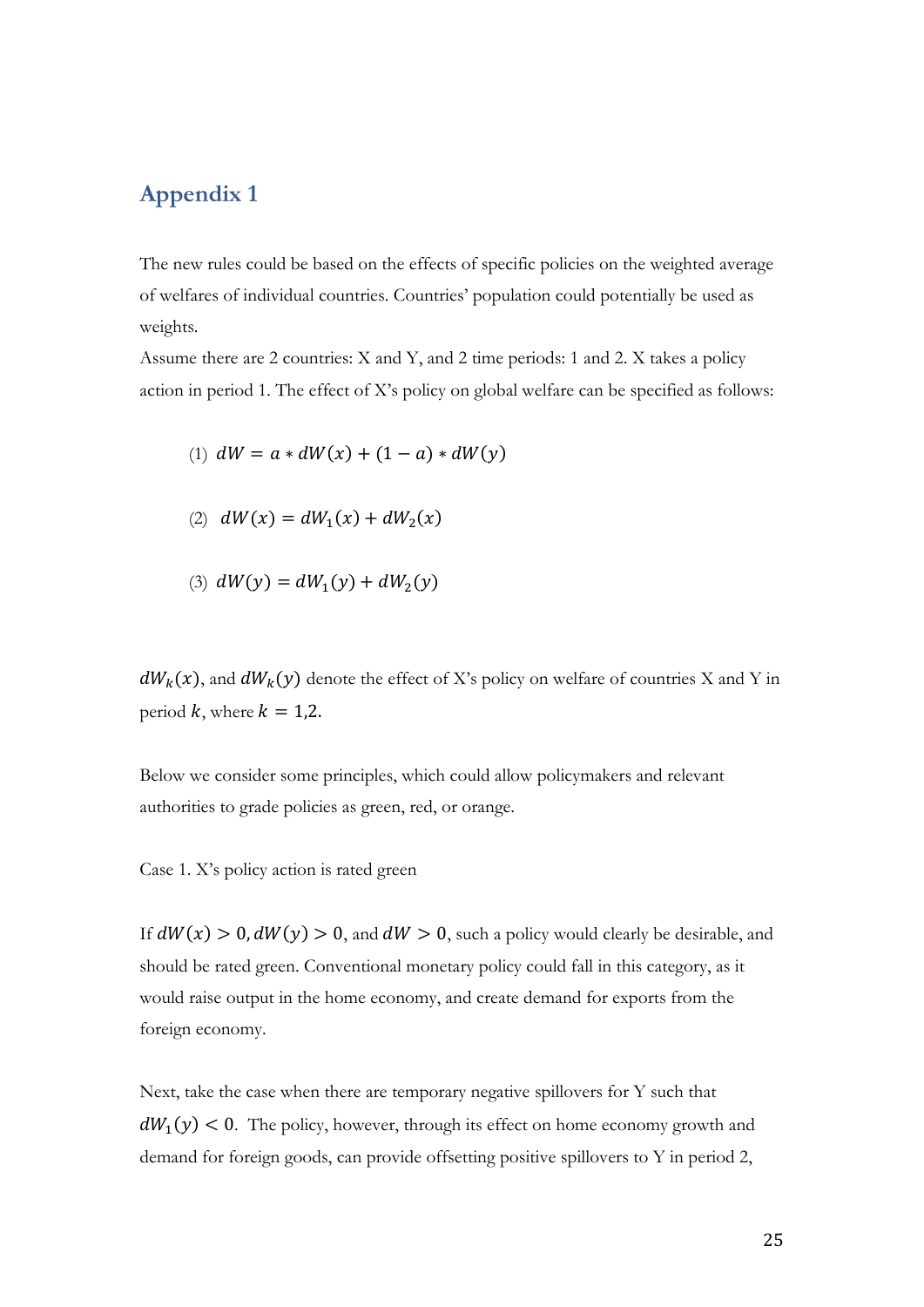such that  $dW_2(y) > 0$ . There may be temporary negative effects for Y through increased volatility in period 1 such that  $dW_1(y) < 0$ . But  $dW(y) = dW_1(y) +$  $dW_2(y) > 0.$ 

In this case, the policy could also be rated green. This would be the case if the policy, e.g. an unconventional monetary policy, acts as a booster shot and can jump-start a large home economy, and create significant positive spillovers for foreign economies through a large increase in the demand for their exports.

Case 2. X's policy action is rated red

If  $dW(x) < 0$ ,  $dW(y) < 0$  and  $dW < 0$ , such a policy would clearly be undesirable, and should be rated red.

Next, take the case when  $dW(x) > 0$ , but the magnitude of  $dW(x)$  is small; such that the positive spillover effects for Y through higher growth and increased demand for export are weak, and the negative effect through increased volatility in Y dominates.  $dW_1(y) < 0, dW_2(y) > 0$  but small in magnitude, such  $dW(y) = dW_1(y) +$  $dW_2(y) < 0$ . In this case, the policy could also be rated red.

This would be the case if, for example, unconventional monetary policy actions lead to a weak recovery in X and only small positive effects on exports to Y, but large capital inflows and asset price bubbles in Y. In this case, the policy could also be rated red. Global welfare would decrease with this policy.

Case 3. X's policy action is rated orange

Assume a policy action is such that  $dW(x) > 0$ , but  $dW_1(y) < 0$ ,  $dW_2(y) < 0$ , and  $dW(y) < 0$  i.e. although there may be large positive effects in X, there are sustained negative effects in Y. In this case, even if  $dW = dW(x) + dW(y) > 0$ , such a policy could belong to the orange category. For example, conventional monetary policies in X to raise growth could fall in the orange category if X and Y are at a stage of financial cycle where low interest rates resulting from loose monetary policies could lead to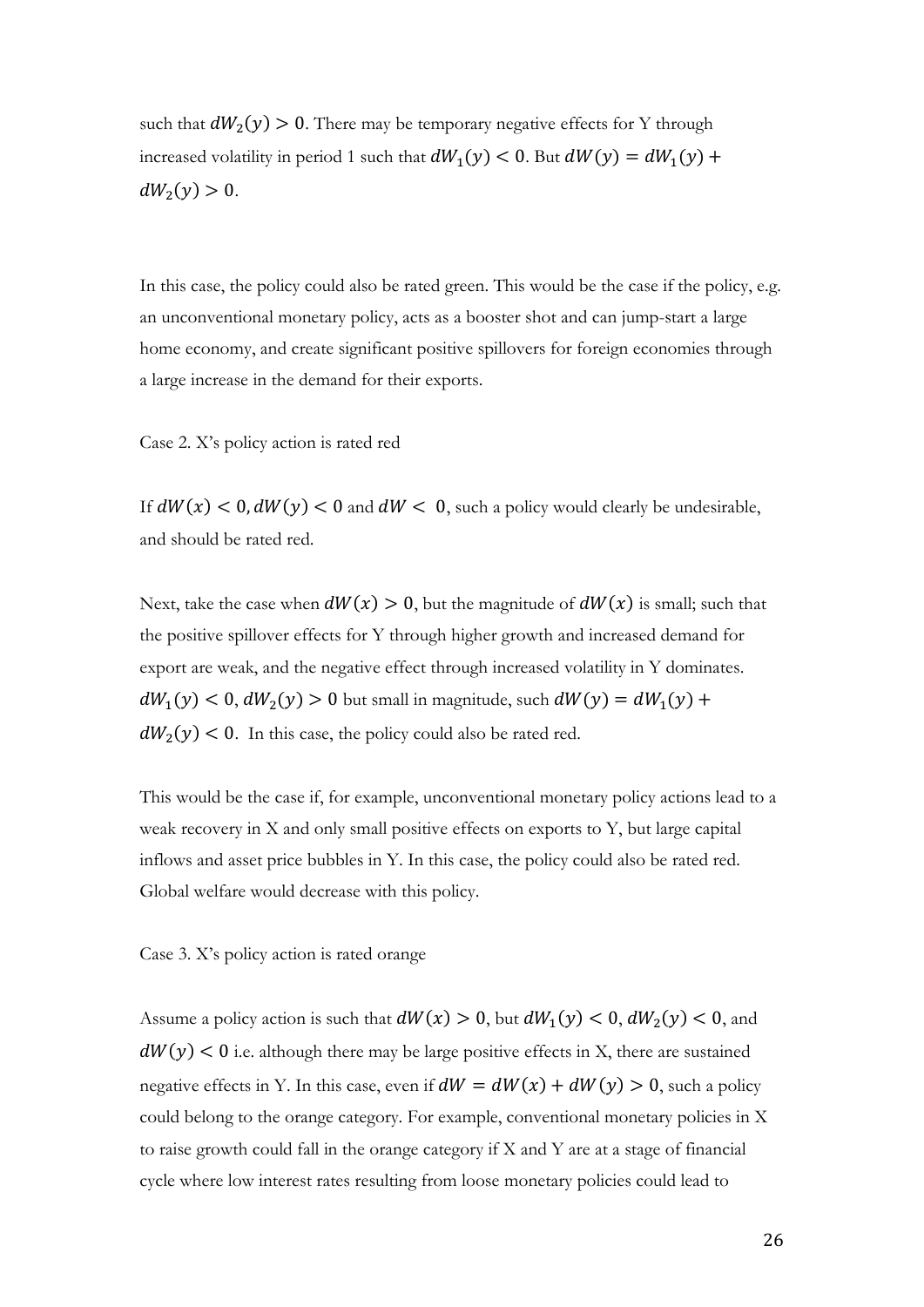significant financial stability risks in X and Y. Even though the large positive effect in X could dominate any financial stability risks in X; that would not be the case in Y which would experience sustained negative spillovers. Such a policy would be rated orange.

Finally, take three examples of policies that could be graded based on the above rules. The three examples are described below.

1. Country X depreciates its exchange rate vis-à-vis Y, or prevents appreciation using direct intervention. 3 countries: X, Y, and Z, 2 periods 1 and 2.

Period 1: X gains as a depreciation of its exchange rate makes its exports more competitive. Y loses due to cheap imports from X which affect domestic output and employment, a third country say Z also loses as demand switches away from Z towards X.

Period 2: Growth in X increases. Increases demand for exports from Y and/or Z. Y and Z benefit.

If the elasticity of growth with respect to exchange rates is very high in X, such that it gives a booster shot to X, and also leads to a large increase in demand for exports from Y and Z, this policy could be rated green. If, however, there are supply constraints in X, which leads to a very weak recovery in X, and a small increase in exports from Y and Z; then the beggar-thy-neighbor effects in Y and Z would dominate, and therefore this policy could be rated red. It could be rated orange if there are sustained beggar-thyneighbor effects in Y and Z; even if global welfare improves due to a large increase in output in X, the sustained negative effects in Y and Z would put this policy in the orange category.

2. Country X uses more subtle or indirect policies (e.g. conventional/unconventional monetary policies), which also affect the exchange rate. The effect on global welfare of these policies could be estimated in a similar way as in the case of direct exchange rate policies.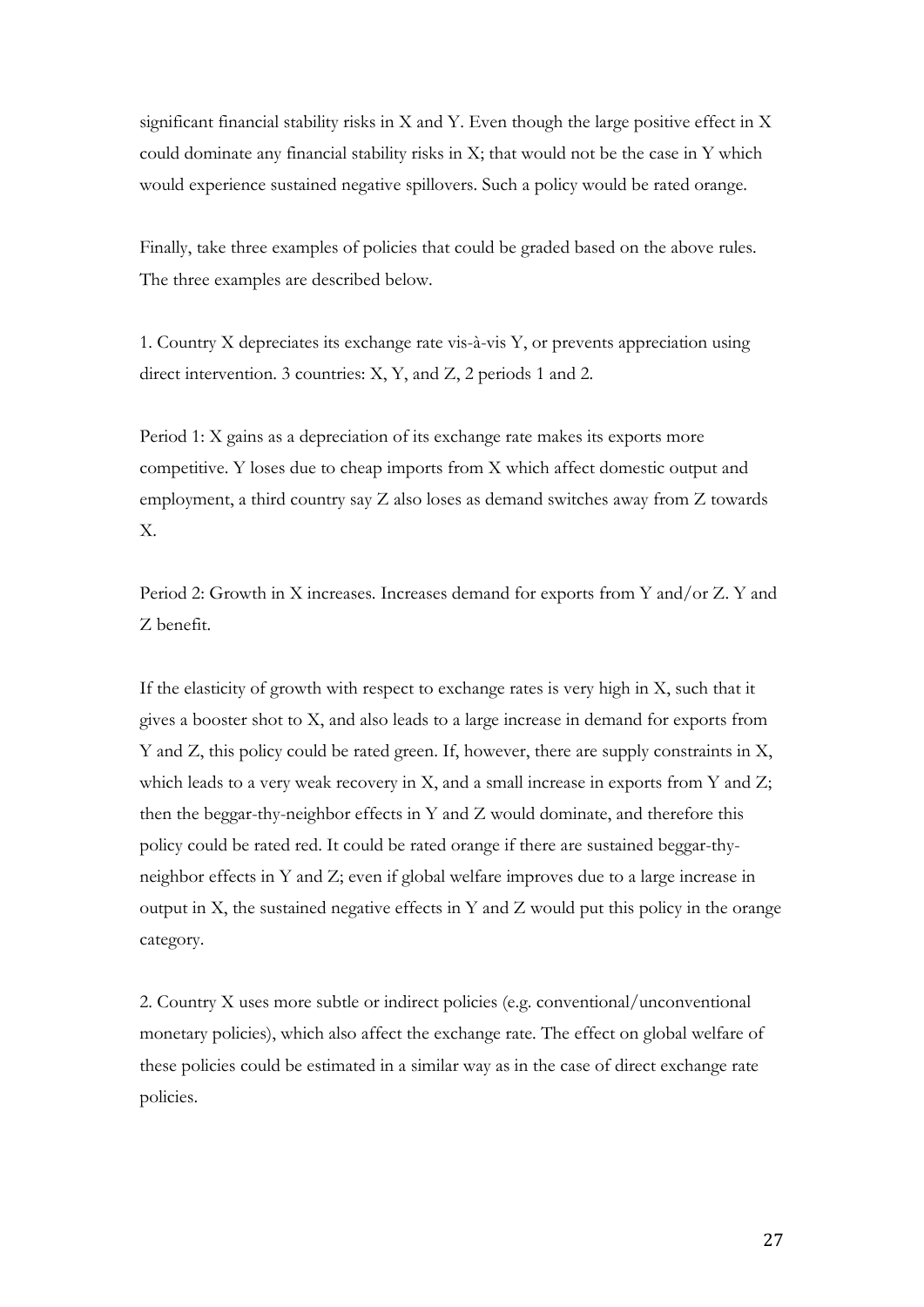3. Country X uses policies, which leads to a depreciation of the exchange rate in X, but is also associated with large capital inflows into Y and Z, and could have implications for financial stability in Y and Z, and therefore on global financial stability. The change in global welfare would comprise of two components in this case – change in trade balance, and change in financial stability. Financial stability could be measured by a summary measure such as credit growth. The change in trade balance and financial stability would first be converted into an index between 0 and 1, before they are summed up.

More precisely, the effect of X's policy on global welfare in period  $k$  could be specified as follows:

 $dW = a * dW(x) + b * dW(y) + (1 - a - b) * dW(z)$ 

$$
dW(n) = dITB(n) + dIGG(n)
$$

where  $n = x$ , y, z. ITB and ICG denote the index of trade balance and credit growth, respectively. The policy could then be graded based on the same principles as discussed in Case 1.

## **Issues for discussion**

There are several issues that may need to be considered in order to grade policies in the case of the three examples described above. Some of these issues are described below:

- How to deal with undervaluation versus depreciation? Large depreciations could have "beggar-thy-neighbor" effects, even if the exchange rate is not "undervalued" vis-à-vis some benchmark. Moreover, the determination of the benchmark itself is not straightforward.

- How do we take into account the fact that Y and Z could use other policies e.g. loosening of monetary policy to compensate for the loss in exports and welfare in period 1? Should we evaluate the global welfare effects from X's policies, ceteris paribus, or we should take into account the effects of "retaliatory" policies? As discussed in Section 3 of the paper, the spillover effects of could be based on Y and Z's welfare if the policy was not undertaken versus Y and Z's welfare after the policy is initiated and it responds.